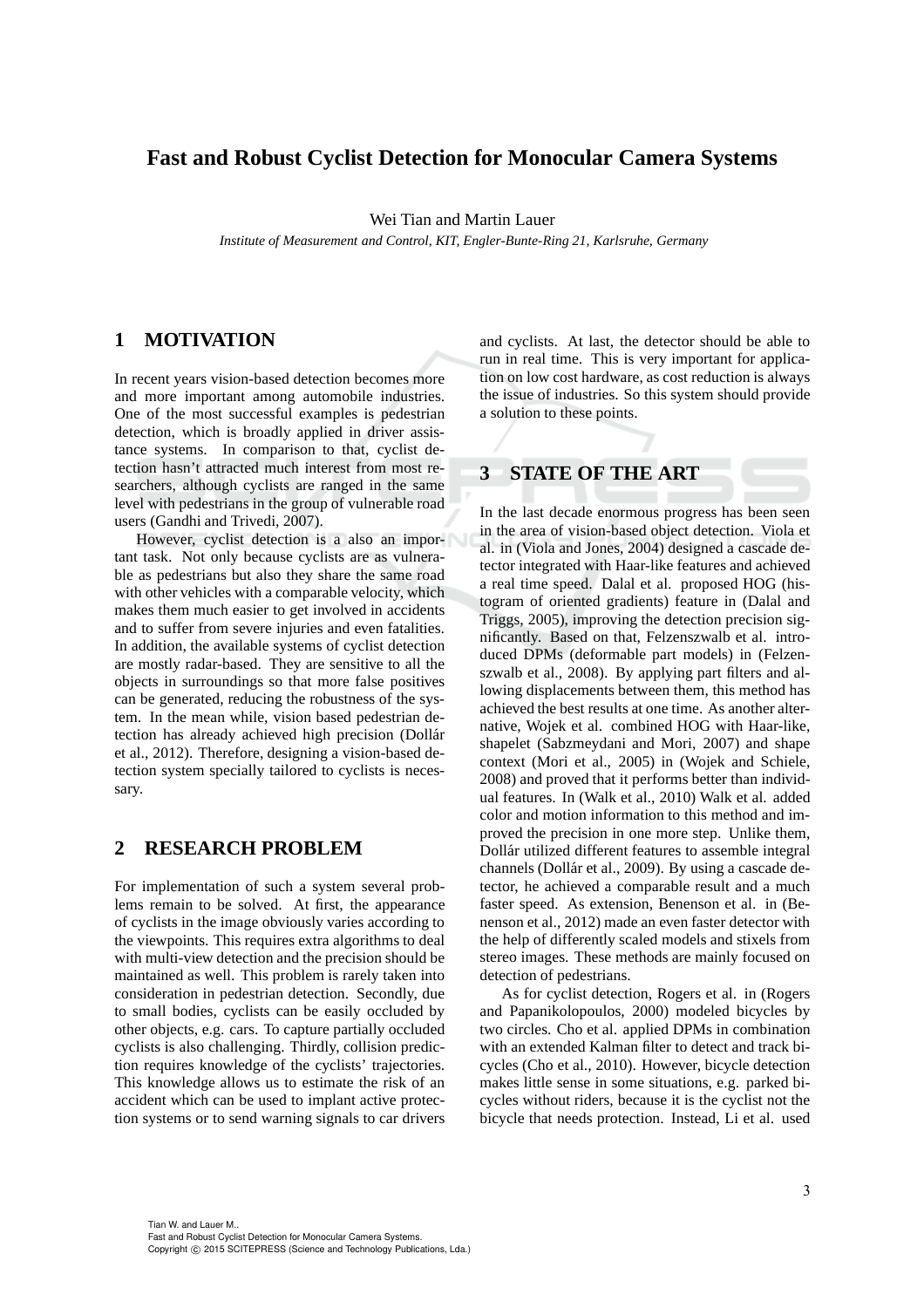HOG-LP to detect crossing cyclists (Li et al., 2010). As cyclists from other directions are not concerned, the usability of their method is limited.

### **4 OUTLINE OF OBJECTIVES**

In this work we are aiming at building a vision-based detection system for cyclists. To solve the multi-view problem, we divide the cyclist's viewpoints into several subgroups and for each group a detector is built. Occluded cyclists are only partially visible, which means that part detectors are required. Based on the detector results, hypotheses about cyclists are made after probability analysis. As a fact, time cost for detection is strongly dependent not only on the detection algorithm but also on the image size. So we integrate ROI (region of interest) extracion into our framework. With its help, only interesting regions in the image are concerned, so that detection can further speed up. Moreover, tracking algorithms in 2-D and even in 3- D environment are integrated to improve the detection results and to estimate the trajectory. At last, we are also planing to extend our framework to detect general object classes.

### **5 METHODOLOGY**

This section consists of four parts. The first part describes our selected detectors. The second part introduces the methods to deal with partial occlusions. The third one focuses on monocular camera based ROI extraction. Finally, we briefly discuss about tracking algorithms.

#### **5.1 Detector Structure**

#### **5.1.1 Unimodel vs. Multi-model**

To search for objects in an image, the mostly used method is sliding window detection, which is also applied in our project. In this method, a window with the same size as the training samples is shifted over the image. Hypotheses about objects are made based on features which are calculated inside the window. Since only objects within this window can be detected, it is important to choose the window size appropriately.

For simplicity, most researchers use only one fixed window size to detect pedestrians, since the aspect ratio is almost constant, independent of the pose and the

appearance. Unlike that, the appearance of other objects, e.g. cars or cylists, varies significantly in different viewpoints. In (Ohn-Bar and Trivedi, 2014) Ohn-Bar solved this problem for cars by building detectors for each visual subcatgory and achieved good results. So in this project we do it in a similar way. For training we also choose the KITTI dataset (Geiger et al., 2012), which is one of the benchmarks for object detection and contains rich images of traffic scenes. Instead of using additional features in (Ohn-Bar and Trivedi, 2014), positive samples here are sorted directly according to their 3-D orientations. We do it in this way, because, not only the procedure can be simplified but also errors from false classifications can be avoided.

In this paper we divide positive samples into eight equidistant orientation groups, each with a range of 45◦ , as shown in Figure 1. Since sliding window detection is used, we also scale samples of each group to their rounded average aspect ratios. E.g. 0.5 is chosen for group II and VI, 1.0 for group IV and VIII and the others have an aspect ratio of 0.75. The minimal height of each sample is 80 pixels.



Figure 1: Division of positive samples into eight equidistant orientation groups I to VIII.

### **5.1.2 SVM vs. DT**

Support vector machines (SVM) are often used together with HOG features. SVMs can obtain high precision but at a great time cost. On the contrary, decision trees (DT) often run at fast speed, even though the classification power is often weak in practice. So our aim is to build a detector which combines advantages of both kinds of classifiers.

Here we choose a cascade as the detector structure. Unlike (Dollár et al., 2009), we do some modifications to it. As shown in Figure 2, it consists of *n* stages of DTs and one SVM. The front DTs can filter out lots of negative samples very quickly, so that a fast speed is achieved. The last SVM guarantees a high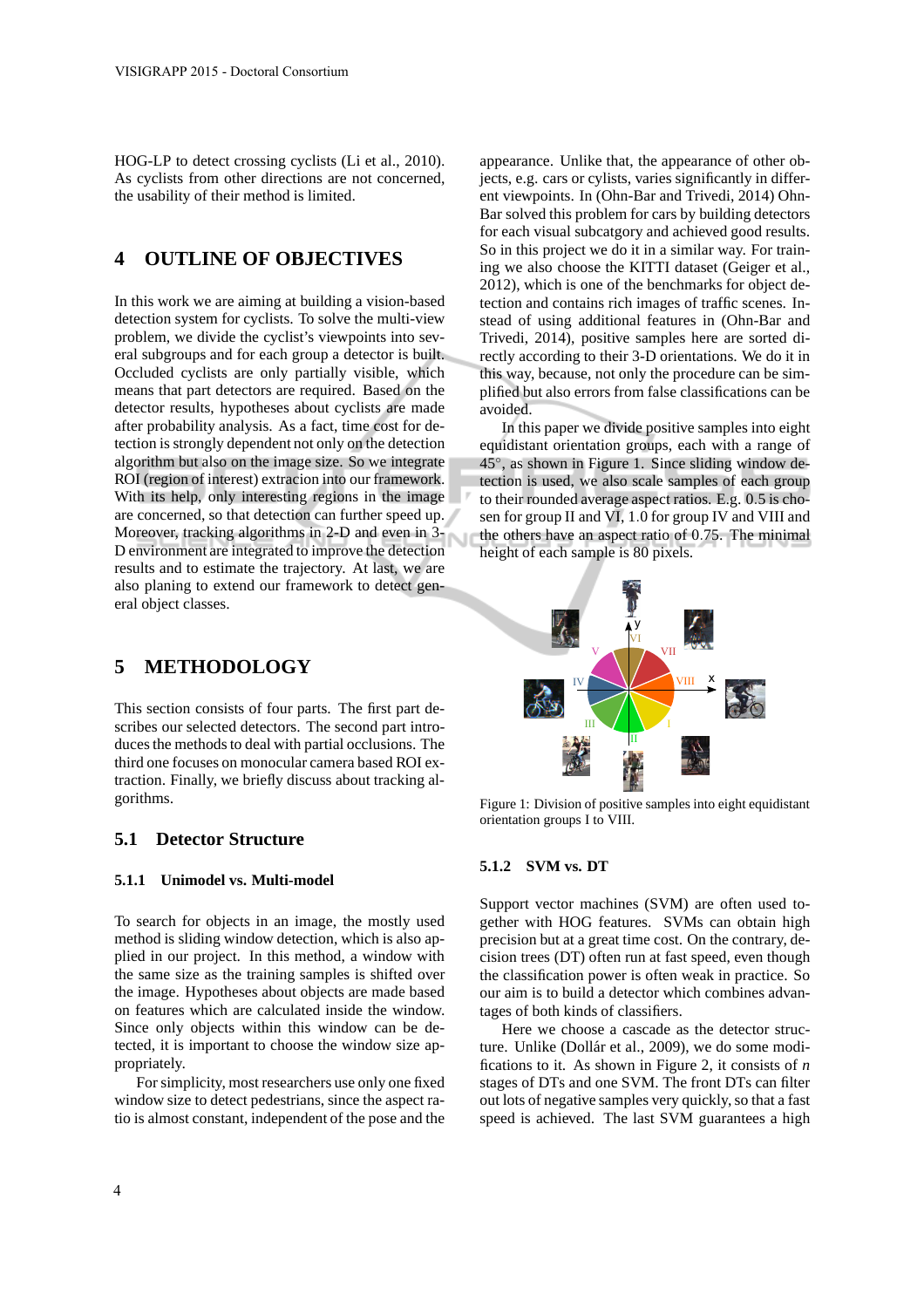precision and its influence on speed is mere. Because it is located at the last stage, only a few classifications are done there.

Since only gray images are used in this paper, i.e. color information is not available, we choose HOG as features instead of integral channels in (Dollár et al., 2009) (Benenson et al., 2012). For classification, HOG vectors are calculated for each image patch. The SVM makes use of the whole vector. Instead, DTs only deal with some specific vector elements. To select the number *n*, two points should be concerned. On one side, too few DT stages can increase the burden on SVM and further reduce the detection speed. On the other side, with too many DT stages, only a few negative samples can be obtained for training SVM, which makes it very easy to be overfit. According to our experience, 2 to 4 is a reasonable number.



Figure 2: Structure of the cascade detector. It consists of *n* stages of decision trees  $DT_1$  to  $DT_n$  and one support vector machine SVM. For each image patch a HOG feature vector is calculated. While the SVM makes use of the whole vector, the DTs only consider some specific vector elements, so that a fast detection speed is achieved.

#### **5.2 Detection with Partial Occlusion**

Up to now we focused on detecting cyclists with full bodies. As for occluded cyclists, we can only recognize them by capturing their visible parts with part detectors.

To decide which part should be detected, we take the same approach as (Felzenszwalb et al., 2008). At first, we calculate HOG features for each sample and use them to train a SVM. Then a rectangular filter with the same size as the part detector is convoluted with the weights. The maxima, regarded as with high energy, are selected as locations for part detectors.

For each group in Figure 1, we train *m* part detectors with the same structure as Figure 2. For efficiency, we only run part detectors on image regions without hypotheses of full body detectors. Based on results of part detectors we can estimate the presence of cyclists according to the method proposed by Shu in (Shu et al., 2012).

Here we interpret the score  $s(p_i)$  of part *i* at location  $p = (x, y)$  as

$$
s(p_i) = c_{p_i} + d_{p_i} \cdot f_d(d_x, d_y), \qquad (1)
$$

where  $c_{p_i}$  is the convolution value of the part filter and  $(d_x, d_y)$  is the relative displacement to its anchor.

 $f_d(d_x, d_y) = (d_x, d_y, d_x^2, d_y^2)$  denotes the deformation and  $d_{p_i}$  is the coefficient vector, which can be learned from a latent SVM as in (Felzenszwalb et al., 2008). So the total score from part filters can be interpreted as

$$
score_p = b + \sum_{i=1}^{n} s(p_i),
$$
 (2)

where *b* is a bias factor. But this equation is only valid for completely visible cyclists. For occlusion, only the visible parts are interesting to us. If we take an assumption that visible parts always have high part scores, the problem can be converted to search a set  $S_m$  of the most confident parts, which maximize the score. Then Equation (2) can be rewritten as

$$
score_p = b + \arg \max_{S_m} \frac{1}{|S_m|}
$$

$$
\cdot \sum_{i \in S_m} \frac{1}{1 + exp(A(p_i) \cdot s(p_i) + B(p_i))},
$$
(3)

where  $|S_m|$  is the set cardinality, in (Shu et al., 2012) it is equal to 3. *A* and *B* are parameters, which can be learned by the sigmoid fitting method in (Platt, 1999). This equation can be considered as calculating the average score of a subset of parts. As occluded parts always have a smaller score, the score reaches its maximum only if all parts are visible in the subset.

Since cyclists are divided into 8 aspects, there are totally 8*m* part detectors. To apply them on images one after another is extremely time consuming and unnecessary. Because at one location only one part type can exist. Hence, we decide to assemble part detectors from one aspect, e.g. with the help of random forests (Breiman, 2001). Then we only have 16 detectors.

### **5.3 ROI Extraction from Monoscopic Image**

For further improving detection performance, we would like to integrate ROI extraction to our framework. Here the ROI extraction is based on the fact that all cyclists are on the ground and that the height, the pitch and the roll angle of the camera are known. Hence, the task is to find regions in the image, which are corresponding to detected objects standing on the ground. As one solution, Sudowe et al. in (Sudowe and Leibe, 2011) introduced the mathemtical derivation from the size of an object in the real world to its location in the image.

Here we also prefer this geometric method to extract ROIs, because no further sensors are available and precise locating of object is required, which is important to predict collisions. But unlike Sudowe's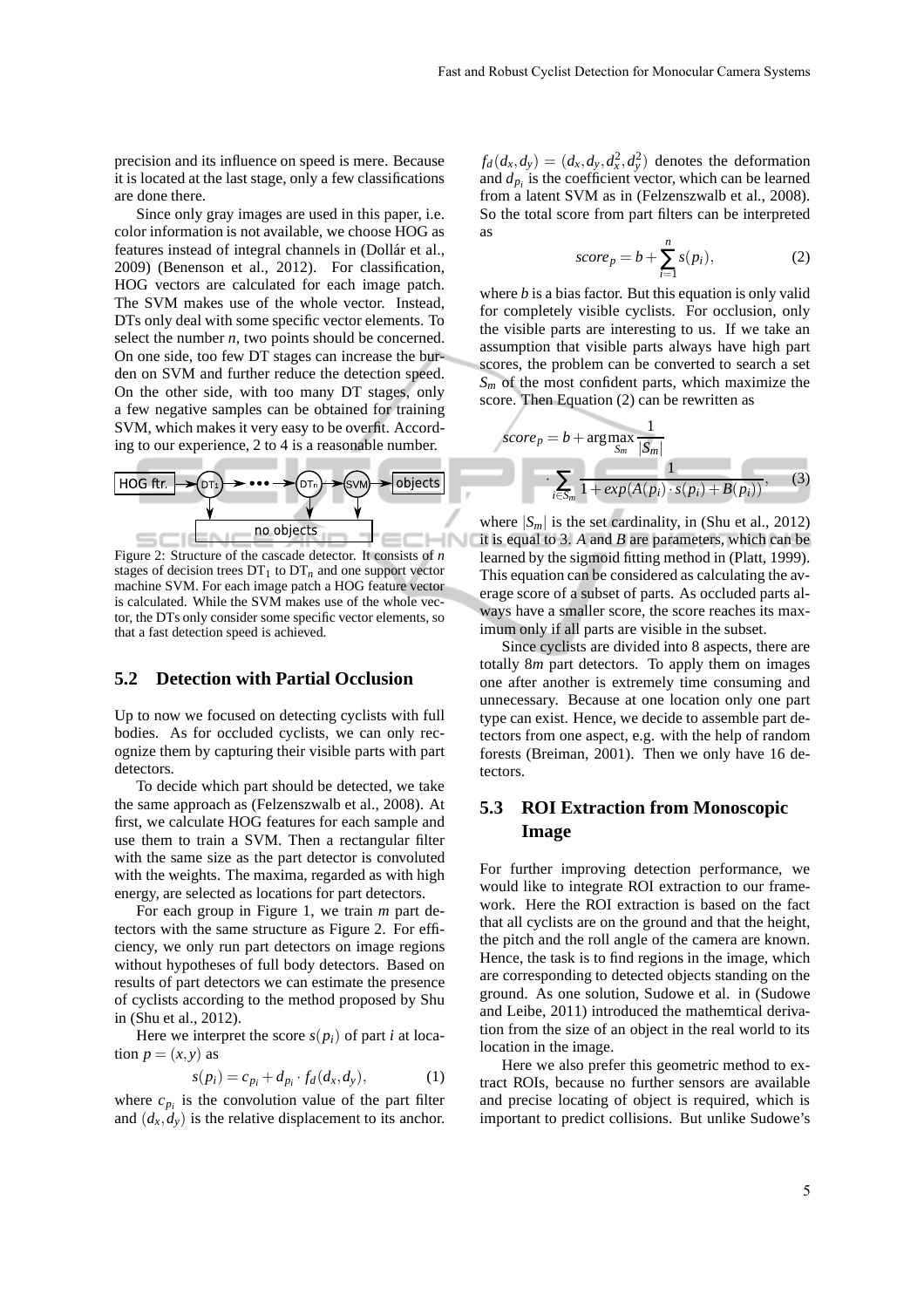approach we will reveal the relationship between the size and the location of an object in the image by a regression method.

At first we observe objects in the real world. Here we build two horizontal planes with a height  $z = 0$  and  $z = S_{obj}$  respectively. The first one corresponds to the ground plane and the other is a horizontal plane just above the head of the objects. As shown in Figure 3, both planes consist of grid points. For each point from one plane we associate it with the point from the other plane with the same horizontal coordinates to make one pair. So between each point pair, the distance is constant and equals object's height *Sob j*. Here we take for example  $S_{obj} = 2m$ .



Figure 3: Two planes of grid points. The ground plane is presented in yellow with a height of  $z = 0$  and the green one is the plane just above object's head with a height of  $z = S_{\text{obj}} = 2m$ .

Then we project the grid points from both planes into the image (Figure 4) and store their coordinates in matrix  $\mathbf{U}_0$  and  $\mathbf{U}_{\mathbf{S}_{\text{obj}}}$  respectively. After that we calculate the distance between each point pair again, which corresponds to object's height in the image, and store them in vector **h**. According to (Sudowe and



Figure 4: Calculate the distance *h* between each point pair and store it. Location  $(u, v)$  is the coordinates of the corresponding ground point.

Leibe, 2011), the size and the location of an object in the image have a nearly linear dependence,

$$
\mathbf{h} = \mathbf{U}_0 \cdot \mathbf{B},\tag{4}
$$

where **B** is a parameter matrix and can be obtained by some regression method, such as the least squares algorithm. For simplicity, Equation (4) can be rewritten as

$$
h = \left[ \begin{array}{ccc} u & v & 1 \end{array} \right] \cdot \mathbf{B} \tag{5}
$$

where *h* is object's height with respect to the ground point  $[u, v, 1]^T$  in the image.

If the roll angle of the camera is zero, the size of an object is only dependent on the vertical coordinate of its bottom *v*. Therefore, the ROIs for objects can be restricted to a region between two horizontal lines (Figure 5), which is in accordance with the results in (Sudowe and Leibe, 2011).



Figure 5: Example for ROI extraction by our geometric method. This image is captured in the KIT. The roll angle of the camera is zero and the detection window has a height of 80 pixels. The height of the object in the real world is assumed to be 2m. Red region represents the ROI of valid objects.

In the same way we can obtain the dependence between the size and the location of an object in scaled images, so that the geometry based ROI extraction can be extended to multi-scale detection.

#### **5.4 Tracking of Cyclists**

To predict collisions, not only the presence of cyclists but also their trajectories should be known, which requires to track cyclists along image sequences. Here we use a simple model with constant velocity. The state vector is

$$
\mathbf{x} = [x, y, v_x, v_y, h, w]^T, \tag{6}
$$

where  $(x, y)$  is coordinates of the bottom left corner of the cyclist,  $(v_x, v_y)$  denotes the velocity in the image, and (*h*,*w*) represents the size. The acceleration and size variations are modeled as noise. With the help of a Kalman filter (Kalman, 1960), the state of the cyclist can be predicted in the next image. To associate the predictions and the detections, we use overlapping areas between them. It means only the overlapping rate between a prediction and a detection is greater than a predefined threshold, an association will be created.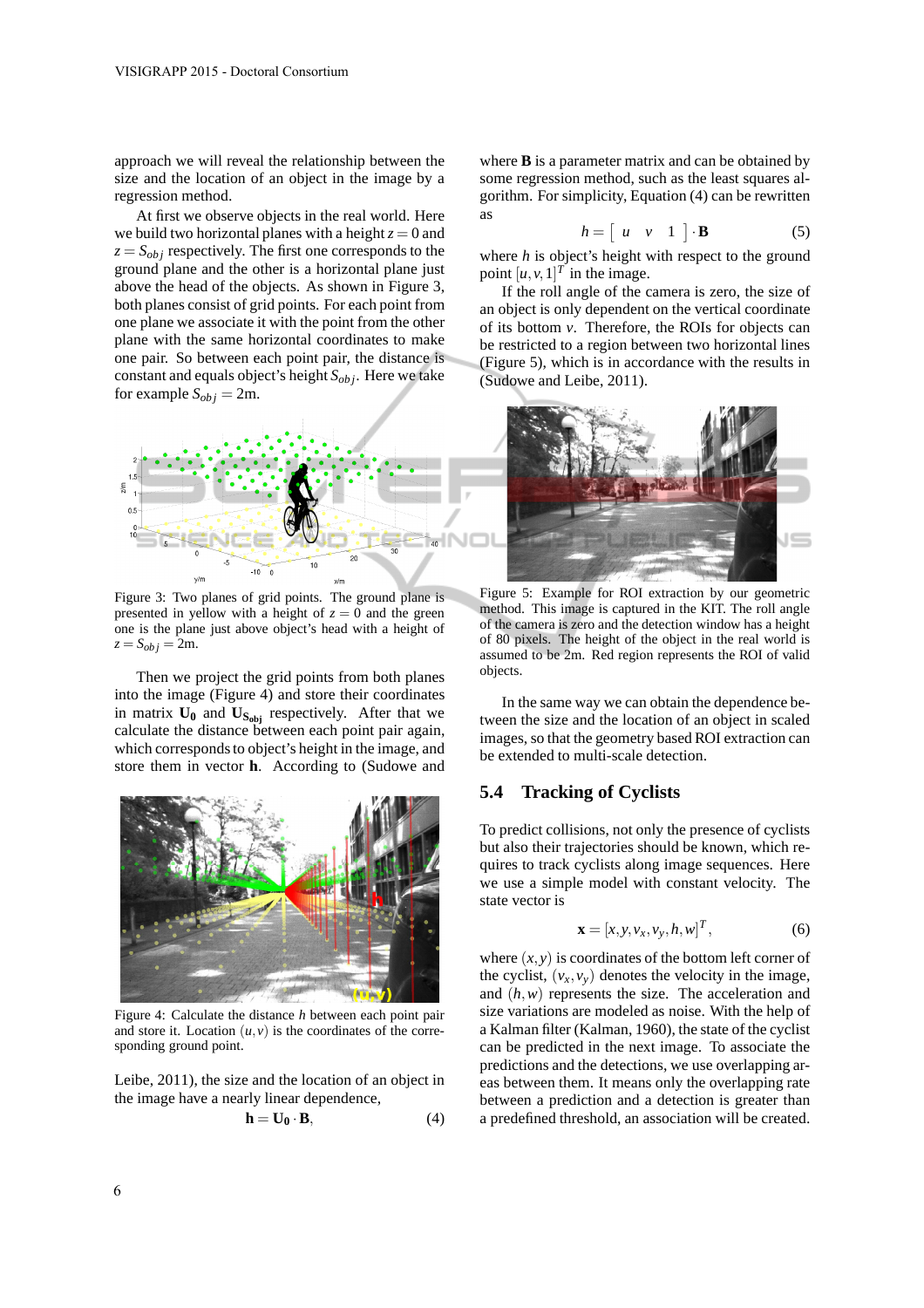As the number of detections in an image can be different from the number of predictions, we will solve the association problem by JPDA (Joint Probabilistic Data Association) algorithm (Bojilov et al., 2003). The predicted state is updated by its associated detecion. Single detections are regarded as new objects (cyclists) and single objects without detection are directly taken into next prediction. This procedure can be seen in the right part of Figure 6.

Because detectors can fail for some images, errors accumulate for those objects in prediction steps. To avoid it, we add other trackers, such as optical flow, which consists of several feature points. As shown in the left part of Figure 6, each detected cyclist is assigned with a Kalman filter and an optical flow tracker. The feature points of the optical flow tracker are updated for each frame. If an associated detection exists, the feature points are checked and only valid ones remain. Otherwise the state of the cyclist is estimated based on the optical flow tracker, so that the tracking results can be further stabilized.



Figure 6: Tracking algorithm by Kalman filter (right side) and optical flow (left side). Each detected cyclist is assigned with a Kalman filter and an optical flow tracker. For each frame, the states of objects are predicted and the feature points of the optical flow tracker are also updated. The predicted objects are updated by their associated detecions. Single detections are regarded as new objects (cyclists) and single objects without detection are updated by their optical flow trackers, so that the tracking results can be further stabilized.

# **6 STATE OF THE RESEARCH**

At the moment we have already built cascade detectors to detect cyclists. The geometry based ROI extraction method is also integrated. To explore the detector's performance, we have captured a video with scenes both on campus and in nearby urban areas. There are totally 45000 images, consisting of lots of objects, such as cars, pedestrians and cyclists. The

images have a size of  $1312 \times 1082$  pixels. In comparison, we also trained a cascaded DPM detector for cyclists with the codes provided by (Felzenszwalb et al., 2010). We ran both our detector and the DPM detector on the test data and the recall-precision-curves are plotted in Figure 7. Additionally, we also evaluated computational efficiency of each detector (Table 1).



Figure 7: Recall-precision-curves for our detectors with (red) and without ROI extraction (green) and the DPM detector (blue).

エロー

|         | Table 1: Time cost of our detectors with (DT+SVM+ROI) |
|---------|-------------------------------------------------------|
|         | and without ROI extraction (DT+SVM) and the DPM de-   |
| tector. |                                                       |

PUBLIC ATIONS

|              | DPM | $DT+SVM + DT+SVM+ROI$ |
|--------------|-----|-----------------------|
| $t$ me $(s)$ |     |                       |

It can be seen that the precision of our detector can increase at most 10% if the ROI extraction method is integrated. In comparison with DPM, our detector has a higher recall at low precision ranges but its precision becomes worse if the recall value decreases. As far as the real situation is concerned, false negatives are even worse than false positives. Because protection measurements can not be activated, if cyclists are not recognized, leading to reduced survival probabilities in accidents. As for time cost, our detector runs at a speed of almost 11 fps. In comparison, DPM takes 2.2s for one image. Obviously, our detector is more suitable for real time applications, even though it is not as good as the DPM detector in high precision areas.

### **7 EXPECTED OUTCOME**

For a more precise impression of our detector's performance, we would like to do test on more datasets as well as to compare it with other standard detectors. So far we are only concerned about detection of completely visible objects. In the next step, we will work on detection of partially occluded objects. To stabilize